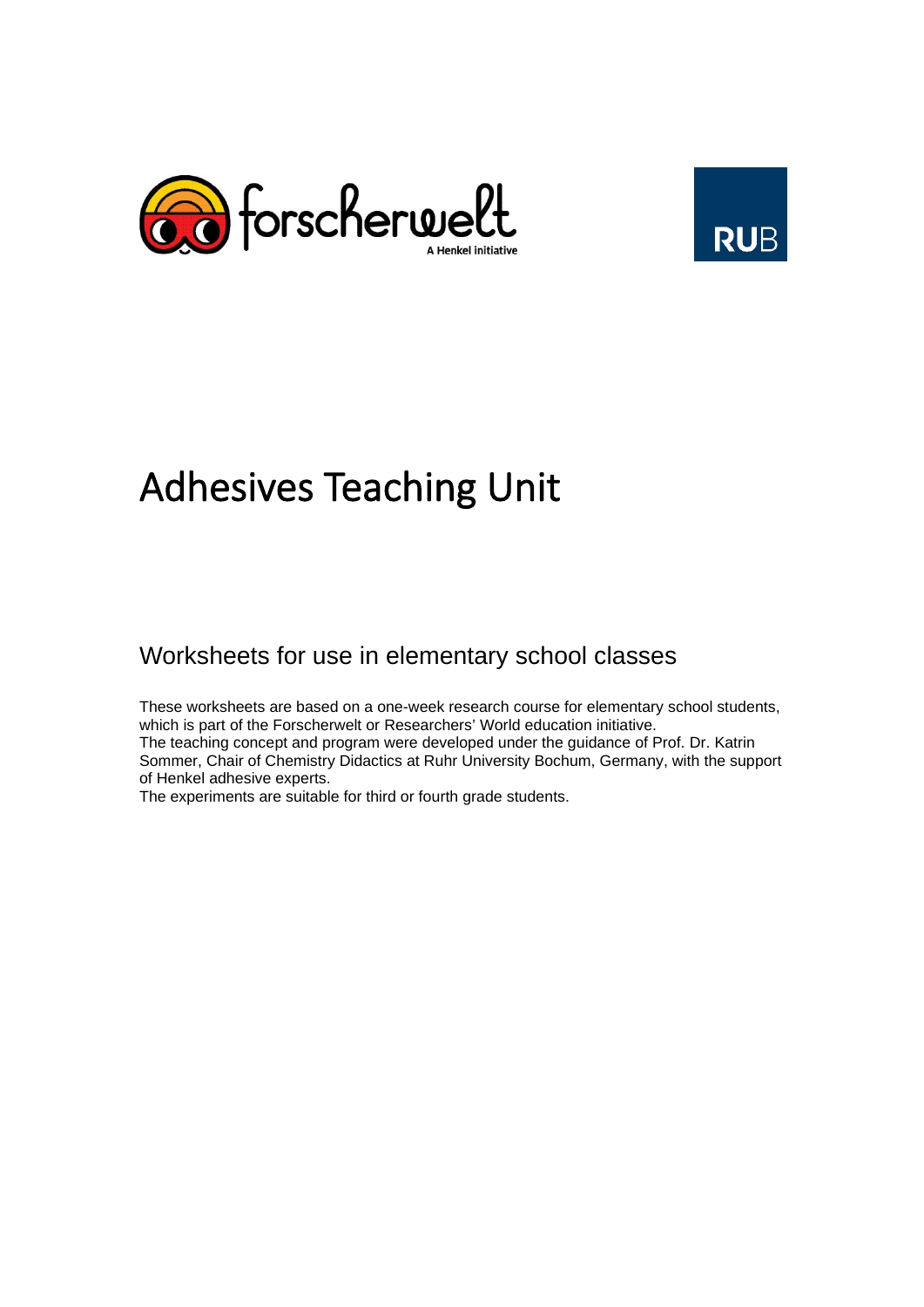



Prof. Dr. Katrin Sommer, Chair of Chemistry Didactics





Problem/question



Assumption



**Observations** 

Experiment instructions



Record your observations



Results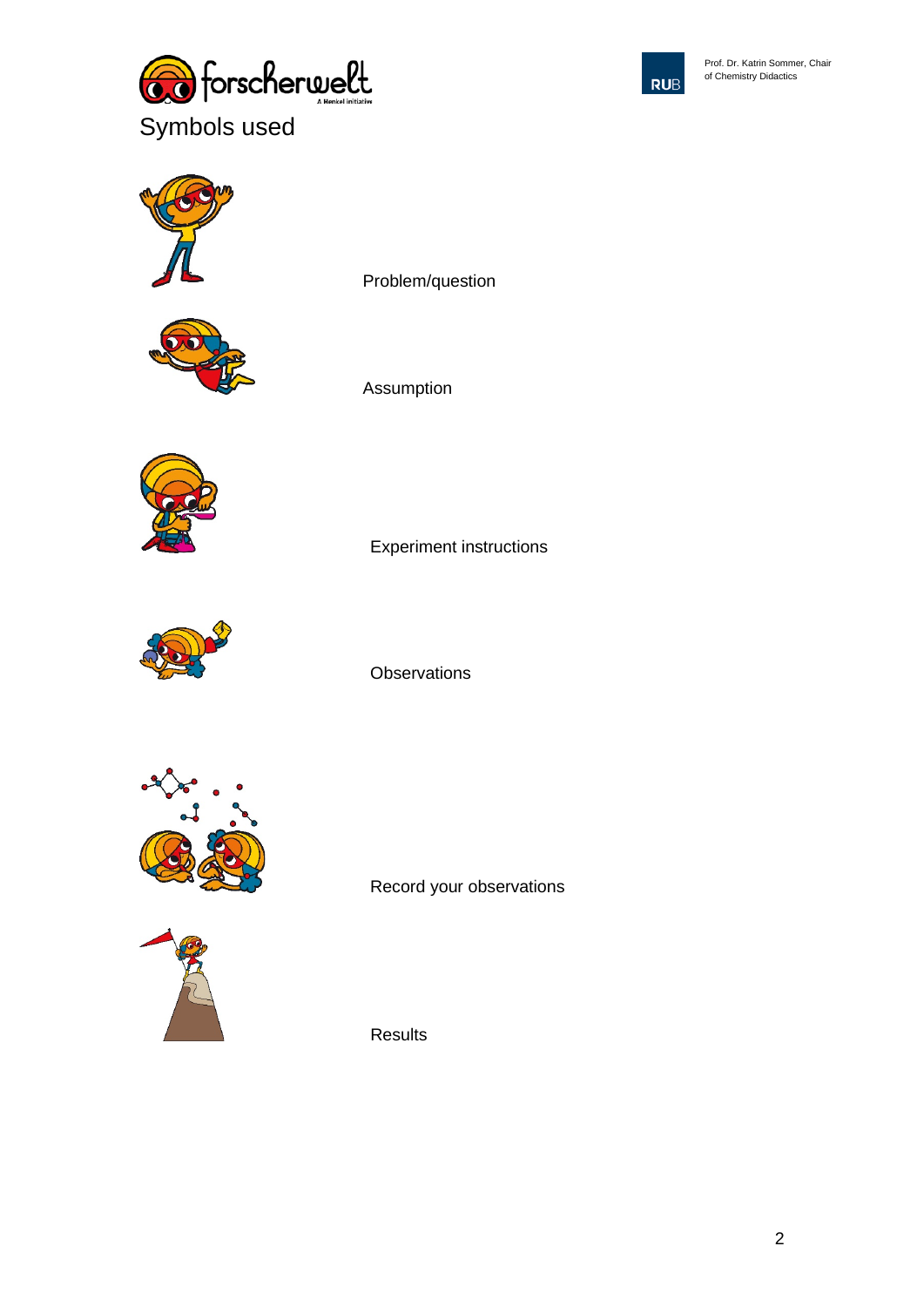



# Different types of adhesive

There are many different types of adhesive. They help to join different materials together. But it is not always easy to find the right adhesive for the job. Work as a team with your partner.



#### **Assigments for group 1**

Today you will be testing four unknown adhesives. You will test the adhesives in two situations.

- A) There is a hole in the tire of your new bike. Unfortunately, your bike repair kit is used up. Do your adhesives do the job?
- B) You would like to stick a photo in a friendship book that you have had from a classmate. Do your adhesives do the job?

#### **Assigments for group 2**



Today you will be testing four unknown adhesives. You will test the adhesives in two situations.

- A) You were given a wooden construction set for your last birthday. However, the adhesive that you need is missing from the set. Do your adhesives do the job?
- B) Your favorite pants have a hole in them that you want to repair. However, you don't want to wait for your Mom to sew a patch over the hole so you would like to glue the patch on. Do your adhesives do the job?

#### **Groups 1 + 2: Test your adhesives as follows:**

- 1. Label the samples so that you can tell them apart.
- 2. Use the four adhesives to stick your samples together. You'll have four samples of each material.
- 3. Put your test samples in a drying oven (or regular oven) at 50°C (125°F) for about 20 minutes so that they dry more quickly.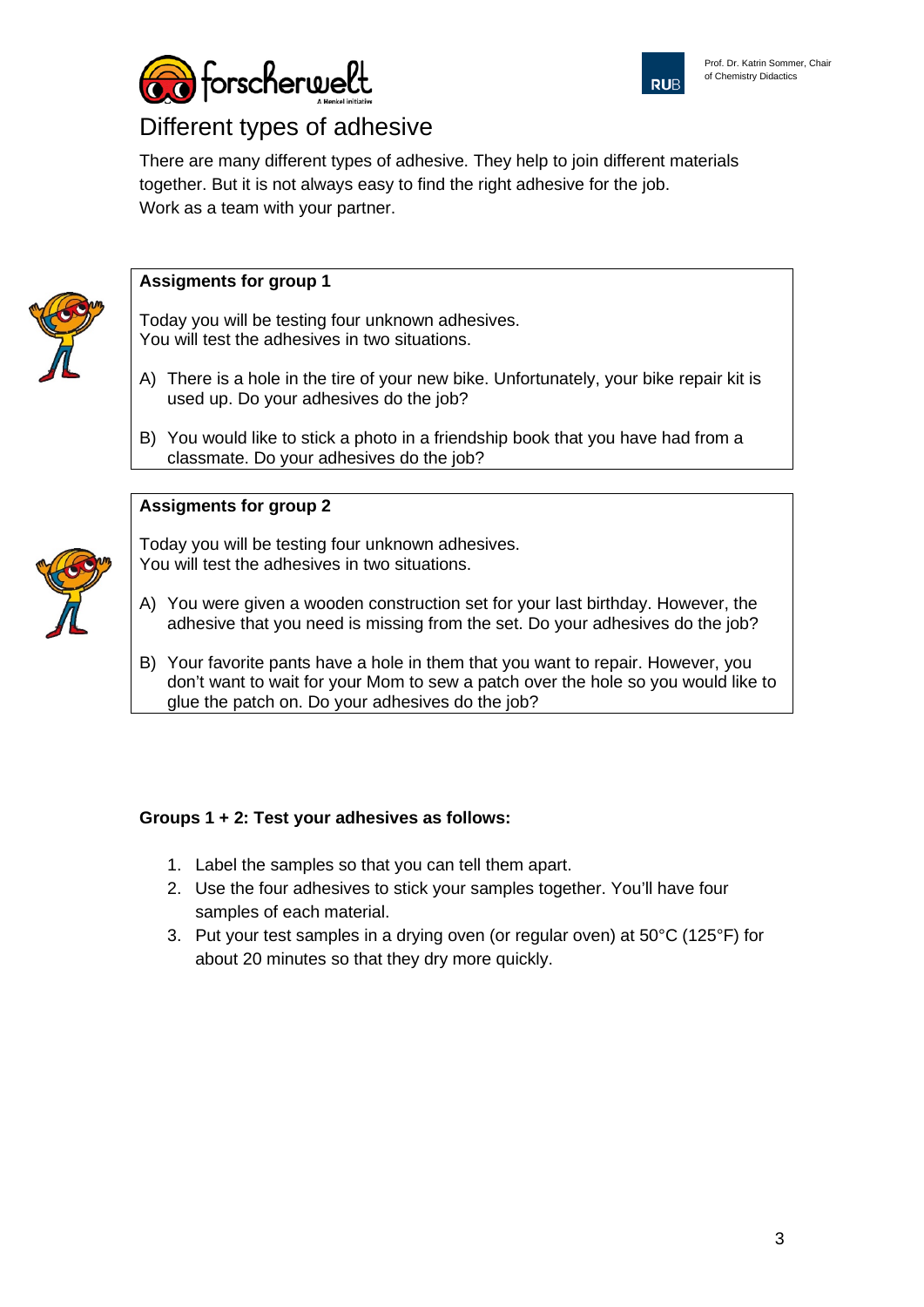





While your adhesive test samples are drying, you can continue to investigate the properties of your adhesive.

| What color is the adhesive? |
|-----------------------------|
| Adhesive 1:                 |
| Adhesive 2:                 |
|                             |

| Adhesive 3: |  |
|-------------|--|
| Adhesive 4: |  |

## **What does the adhesive smell of?**

Adhesive 1:

- Adhesive 2:\_\_\_\_\_\_\_\_\_\_\_\_\_\_\_\_\_\_
- Adhesive 3:
- Adhesive 4:\_\_\_\_\_\_\_\_\_\_\_\_\_\_\_\_\_\_



## **Is the adhesive fairly solid or fairly liquid?**

- Adhesive 1:\_\_\_\_\_\_\_\_\_\_\_\_\_\_\_\_\_\_ Adhesive 2:\_\_\_\_\_\_\_\_\_\_\_\_\_\_\_\_\_\_ Adhesive 3:\_\_\_\_\_\_\_\_\_\_\_\_\_\_\_\_\_\_
- Adhesive 4:

After 20 minutes take your adhesive samples out of the oven and check how well the adhesives have solved your problem. To do this, carefully pull apart the glued parts. Review the adhesive samples with your partner and enter your results in the table: Use these symbols:  $\bigodot \bigodot \bigodot$ 



| Problem | Results |  |  |
|---------|---------|--|--|
|         |         |  |  |
|         |         |  |  |
|         |         |  |  |
|         |         |  |  |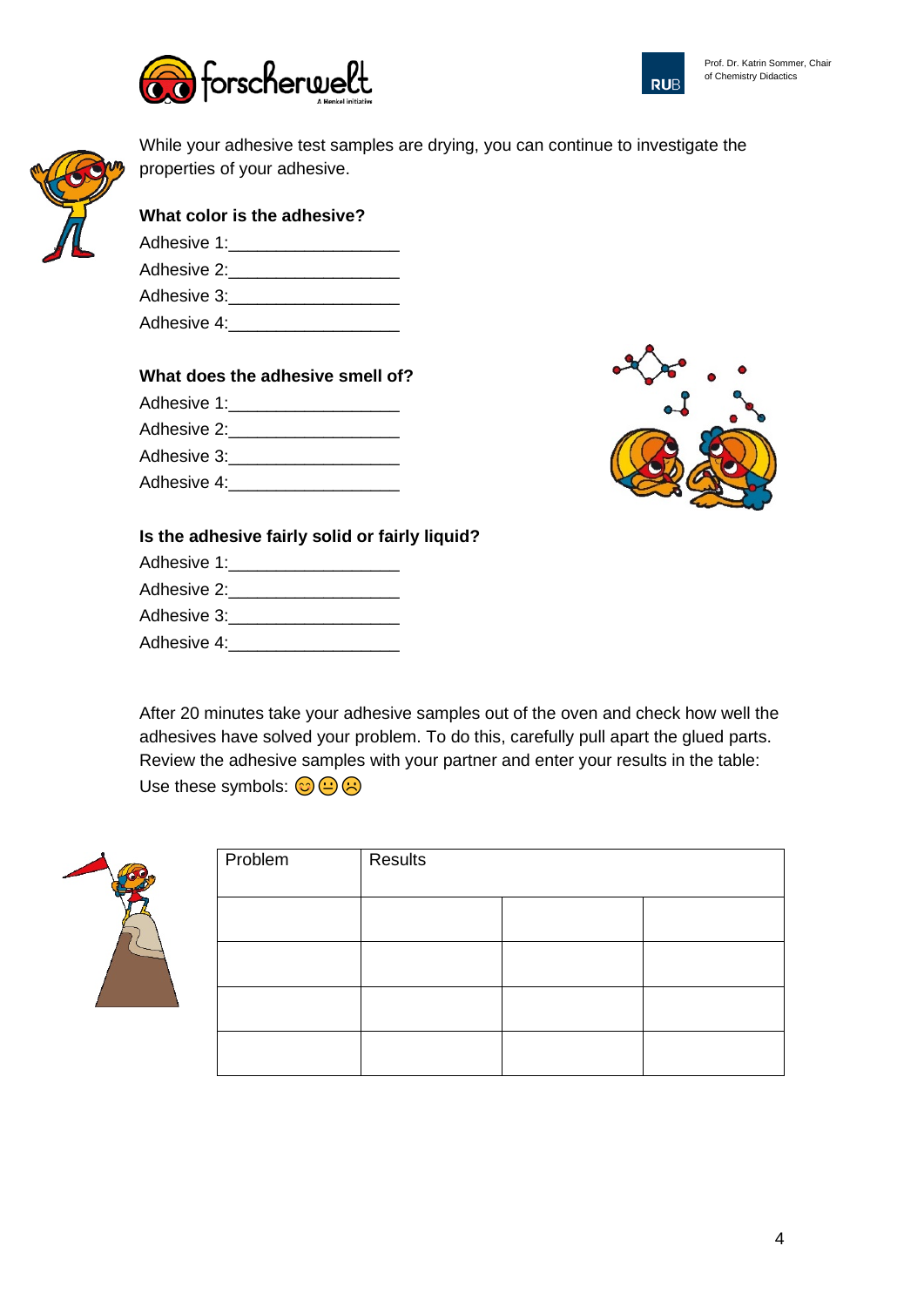



# What is sticky and what isn't?

You would like to make your own adhesive. But what could an adhesive be made from? You have often had sticky hands – when you have eaten something sticky, for example.

Give a few examples of food that can be sticky:

You find four similar-looking powders in the kitchen. What happens if you mix them with water, as you do with pudding powder for example? Could the powders produce a sticky substance when they are mixed with water?





**Find out which of the four powders you might use to make an adhesive.**



Now work in a group. Each group is given four small beakers containing powders that are numbered 1 through 4. You will also need small glass dishes (watch glass dishes), spatulas, a water container and disposable pipettes.

- 1. Put two spatula tips of powder #1 into the glass dish. Use the pipette to add water drop by drop and stir the mixture with the spatula. How does it behave?
- 2. You can also rub the mixture between your fingertips. Do they get sticky?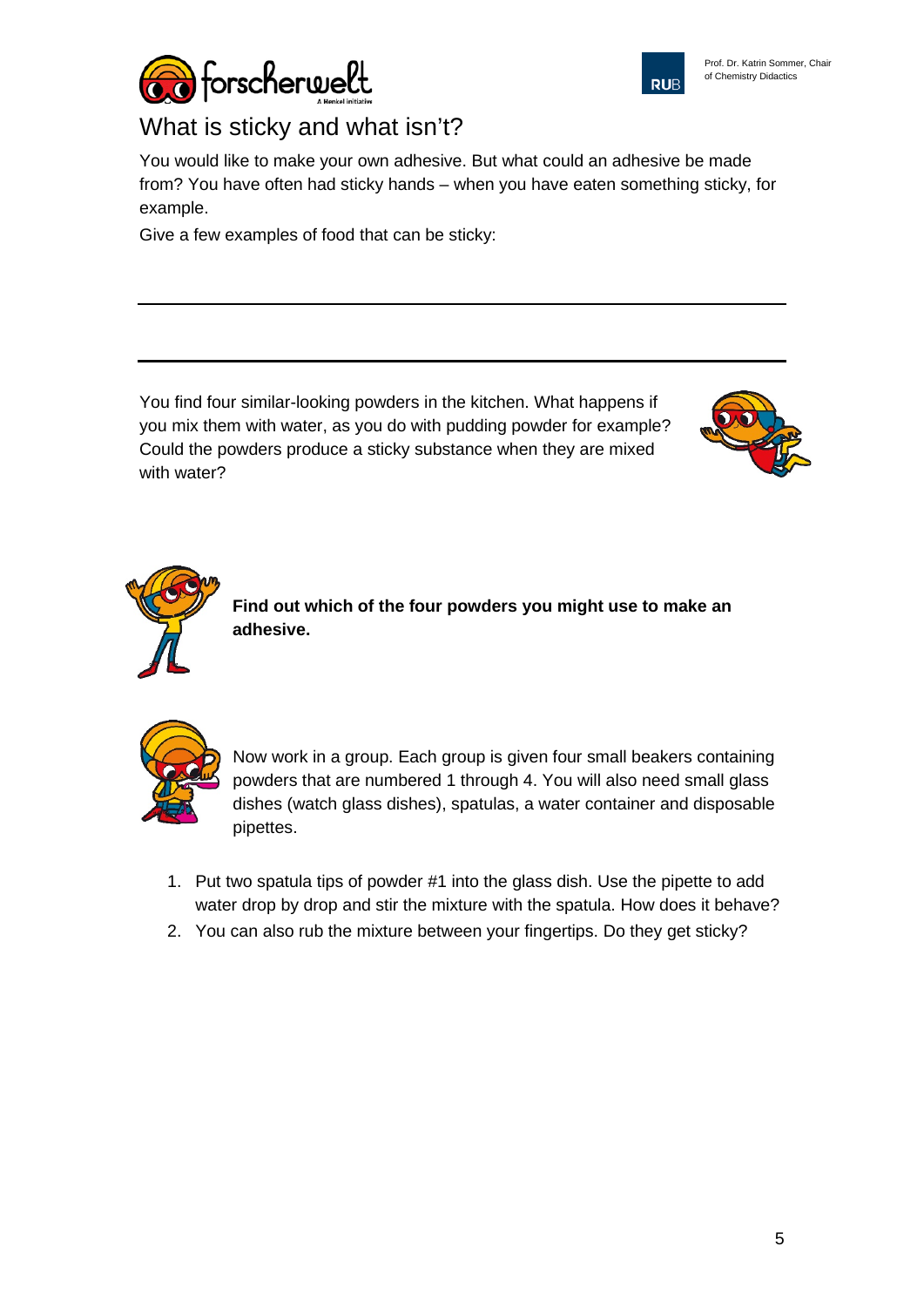



## **Record your observations:**

| Powder# | Does not become    | Becomes a little | Becomes sticky    |
|---------|--------------------|------------------|-------------------|
|         | at all sticky when | sticky when      | when mixed with   |
|         | mixed with water   | mixed with water | water and stirred |
|         | and stirred        | and stirred      |                   |
|         |                    |                  |                   |
|         |                    |                  |                   |
| 2       |                    |                  |                   |
|         |                    |                  |                   |
| 3       |                    |                  |                   |
|         |                    |                  |                   |
| 4       |                    |                  |                   |
|         |                    |                  |                   |





Result: Powder  $\#\begin{bmatrix} \cdot & \cdot & \cdot \\ \cdot & \cdot & \cdot \\ \cdot & \cdot & \cdot \end{bmatrix}$  produces the stickiest mixture when it is mixed with water and stirred.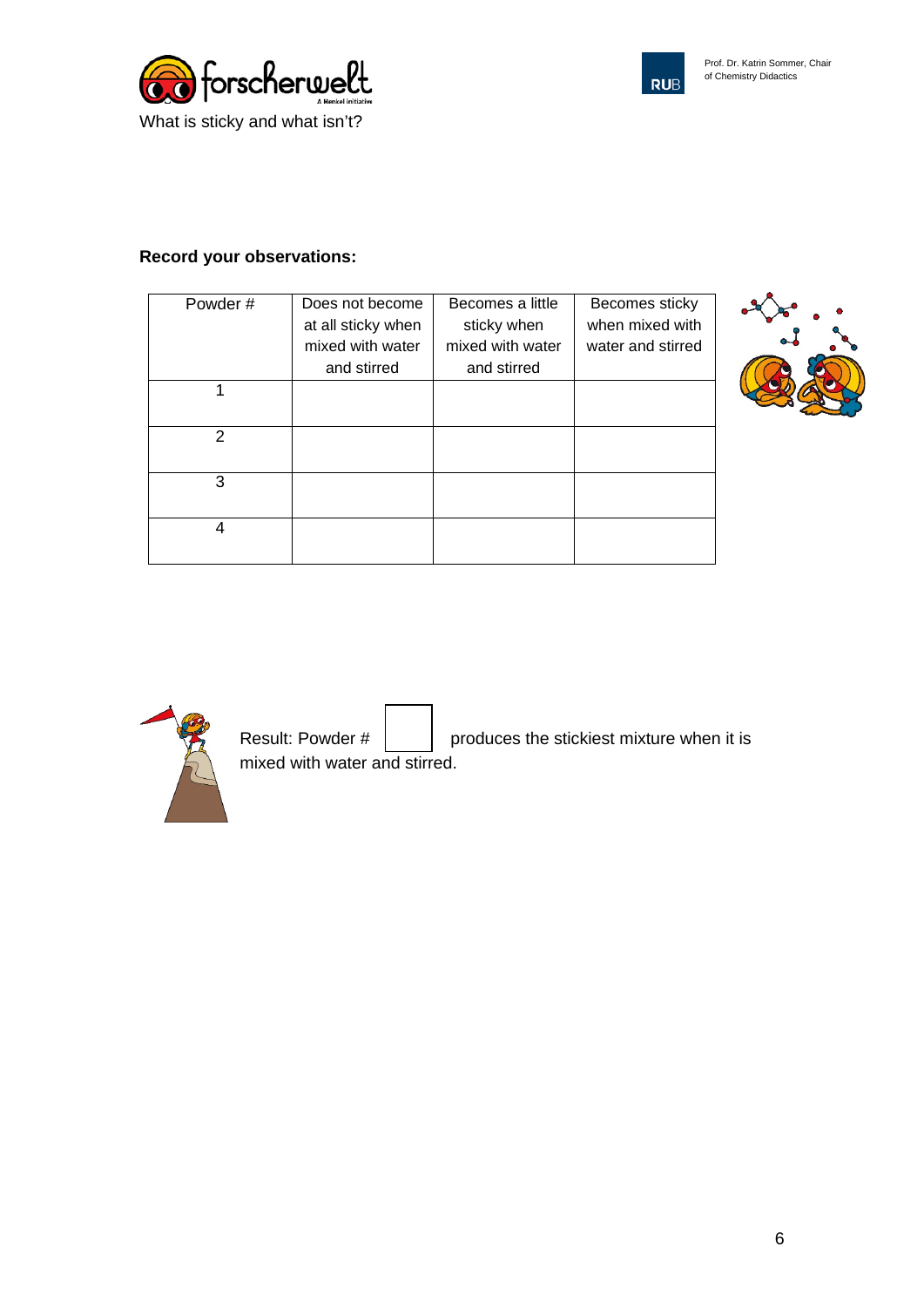



# Starch: A natural raw material for glue sticks

You have discovered that when starch is mixed with water, a sticky substance is produced.



**Does a glue stick also contain starch? How can we tell whether starch is present in a substance?**

### **Today you will learn how to detect the presence of starch.**

You can use a substance called Lugol's solution to detect the presence of starch. Lugol's solution is a pink to purple colored liquid that contains iodine. You may be familiar with iodine from its use in medicine. Iodine-containing medicine is used to disinfect a wound, for example. Iodine also has another property, however: It turns dark blue or black when starch is present.

#### **Now conduct an experiment.**



- 1. Use a small spatula to put a spatula tip of lime powder on a watch glas.
- 2. Add 1-2 mL (½ teaspoon) of water.
- 3. Then add 2-4 drops of Lugol's solution to the test tube.
- 4. Use a small spatula to put a spatula tip of cornstarch on a second watch glas.
- 5. Add 1-2 mL (½ teaspoon) of water.
- 6. Then add 2-4 drops of Lugol's solution to the test tube.

\_\_\_\_\_\_\_\_\_\_\_\_\_\_\_\_\_\_\_\_\_\_\_\_\_\_\_\_\_\_\_\_\_\_\_\_\_\_\_\_\_\_\_\_\_\_\_\_\_\_\_\_\_\_\_\_\_\_\_\_\_\_\_\_\_\_\_

\_\_\_\_\_\_\_\_\_\_\_\_\_\_\_\_\_\_\_\_\_\_\_\_\_\_\_\_\_\_\_\_\_\_\_\_\_\_\_\_\_\_\_\_\_\_\_\_\_\_\_\_\_\_\_\_\_\_\_\_\_\_\_\_\_\_\_

\_\_\_\_\_\_\_\_\_\_\_\_\_\_\_\_\_\_\_\_\_\_\_\_\_\_\_\_\_\_\_\_\_\_\_\_\_\_\_\_\_\_\_\_\_\_\_\_\_\_\_\_\_\_\_\_\_\_\_\_\_\_\_\_\_\_\_

\_\_\_\_\_\_\_\_\_\_\_\_\_\_\_\_\_\_\_\_\_\_\_\_\_\_\_\_\_\_\_\_\_\_\_\_\_\_\_\_\_\_\_\_\_\_\_\_\_\_\_\_\_\_\_\_\_\_\_\_\_\_\_\_\_\_\_



**Record your observations:**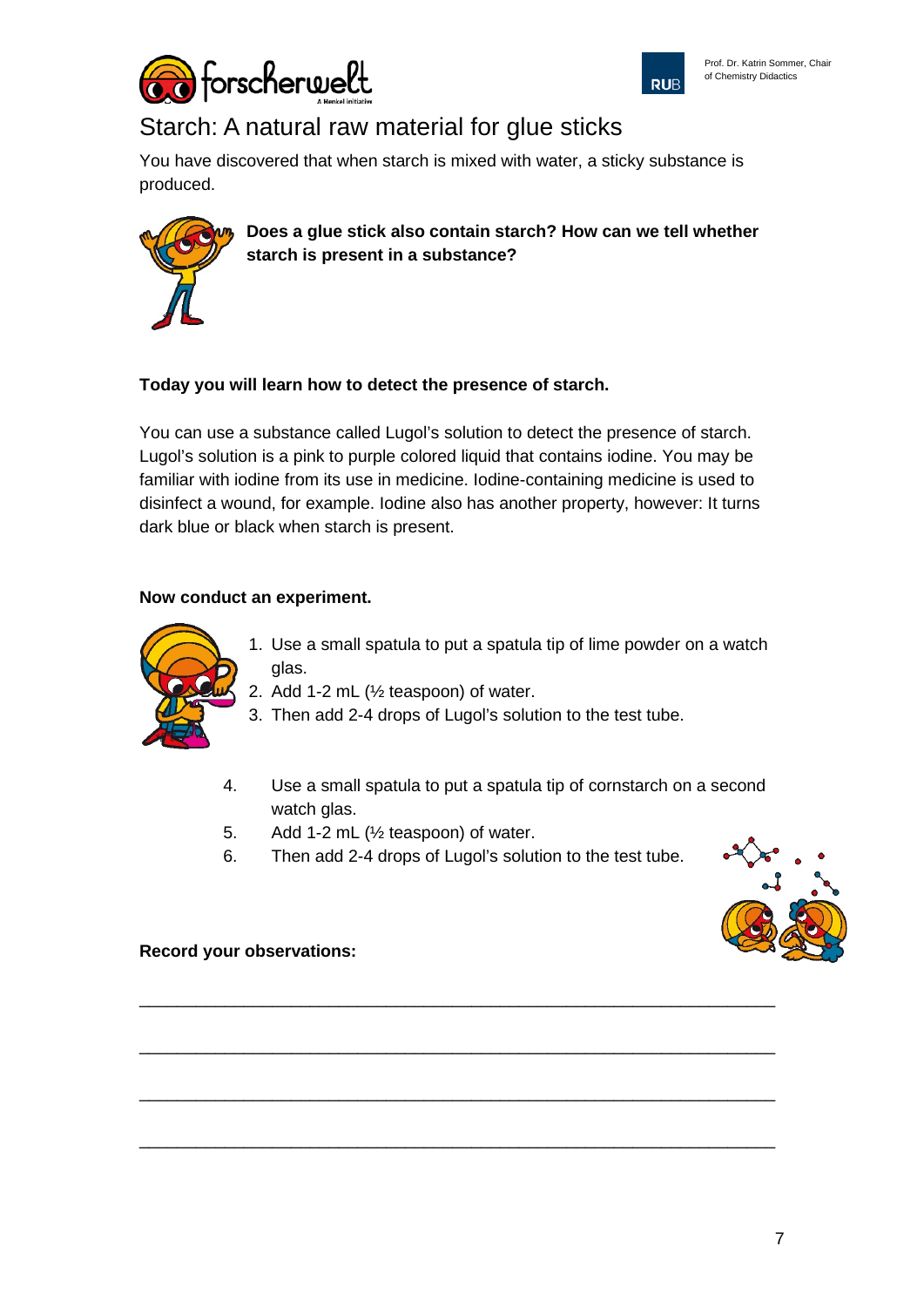





**Is starch also present in your glue stick?**



**Conduct another experiment with your research group.**

- 1. Take a glue stick and use a spatula to scrape off a small amount of the glue stick.
- 2. Put the glue stick substance into a test tube, add 3 ml (¾ teaspoon) of water and carefully seal the test tube with a stopper.
- 3. Carefully shake the test tube.
- 4. Remove the stopper and add 2 drops of Lugol's solution to the test tube.

#### **Record your observations:**



#### **Is starch present in your glue stick? Check the correct answer:**



Yes **No** 

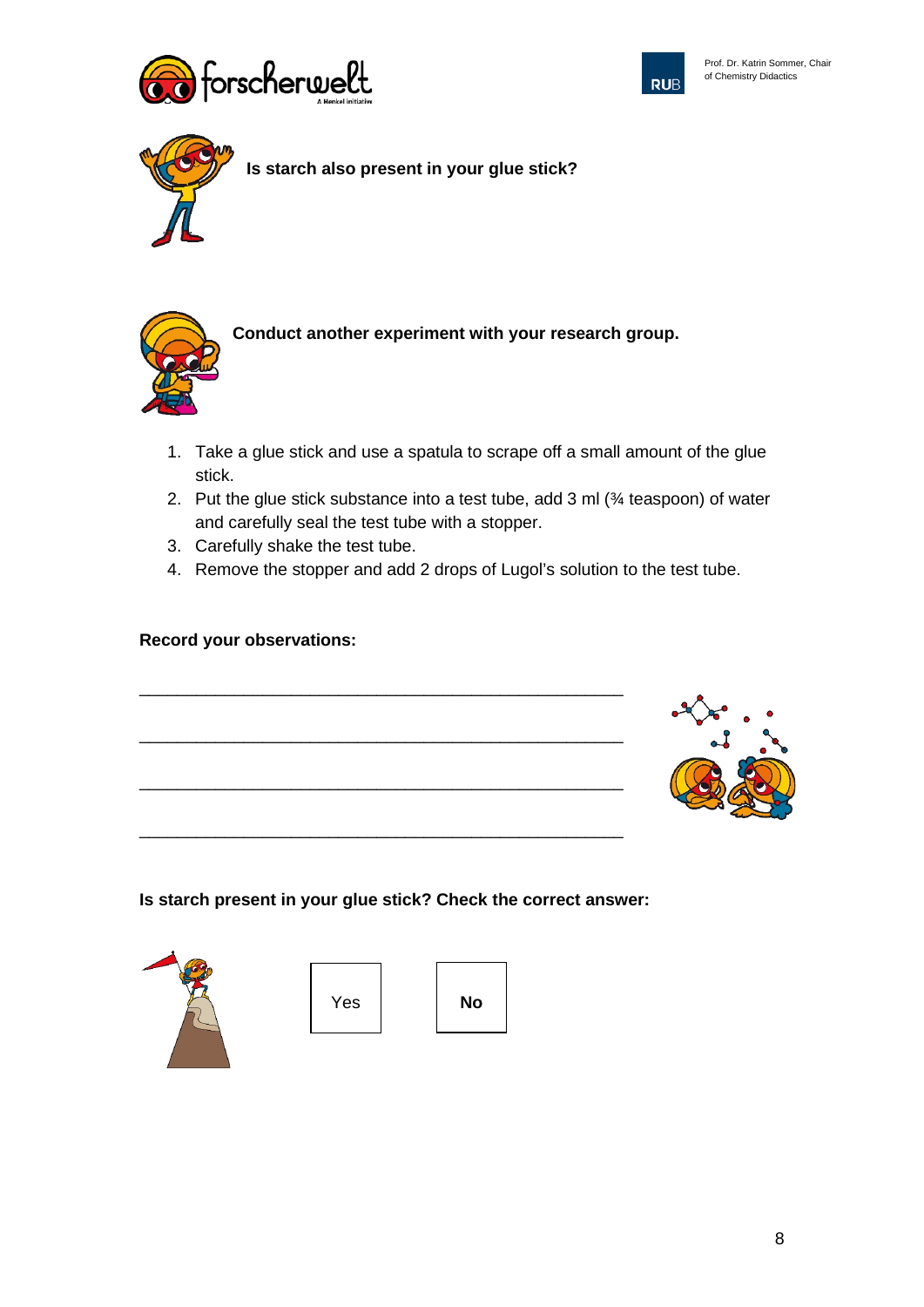



# Which foods contain starch?



Starch is present in a number of foods. You will be shown a selection of different types of food.

First think about which of the foods you are shown could contain starch. Record your assumptions in the table.





Use Lugol's solution to find out whether starch is present in various foods. Enter your results in the table.

| Food     | <b>Instructions</b>                  | <b>Assumption</b> | <b>Result</b> |
|----------|--------------------------------------|-------------------|---------------|
|          |                                      | starch / no       |               |
|          |                                      | starch            |               |
|          |                                      |                   |               |
| Potato   | Drizzle 2 drops of Lugol's solution  |                   |               |
|          | over a slice of potato.              |                   |               |
|          |                                      |                   |               |
| Cucumber | Cut a slice of cucumber and drizzle  |                   |               |
|          | 2 drops of Lugol's solution over it. |                   |               |
| Rice     | Crush a few grains of rice in a      |                   |               |
|          | mortar and put them on a watch-      |                   |               |
|          | glass. Add 2 drops of Lugol's        |                   |               |
|          | solution.                            |                   |               |
|          |                                      |                   |               |
| Corn     | Crush a few corn kernels in a mortar |                   |               |
|          | and put them on a watch-glass. Add   |                   |               |
|          | 2 drops of Lugol's solution.         |                   |               |
|          |                                      |                   |               |
|          |                                      |                   |               |
|          |                                      |                   |               |
|          |                                      |                   |               |
|          |                                      |                   |               |
|          |                                      |                   |               |
|          |                                      |                   |               |
|          |                                      |                   |               |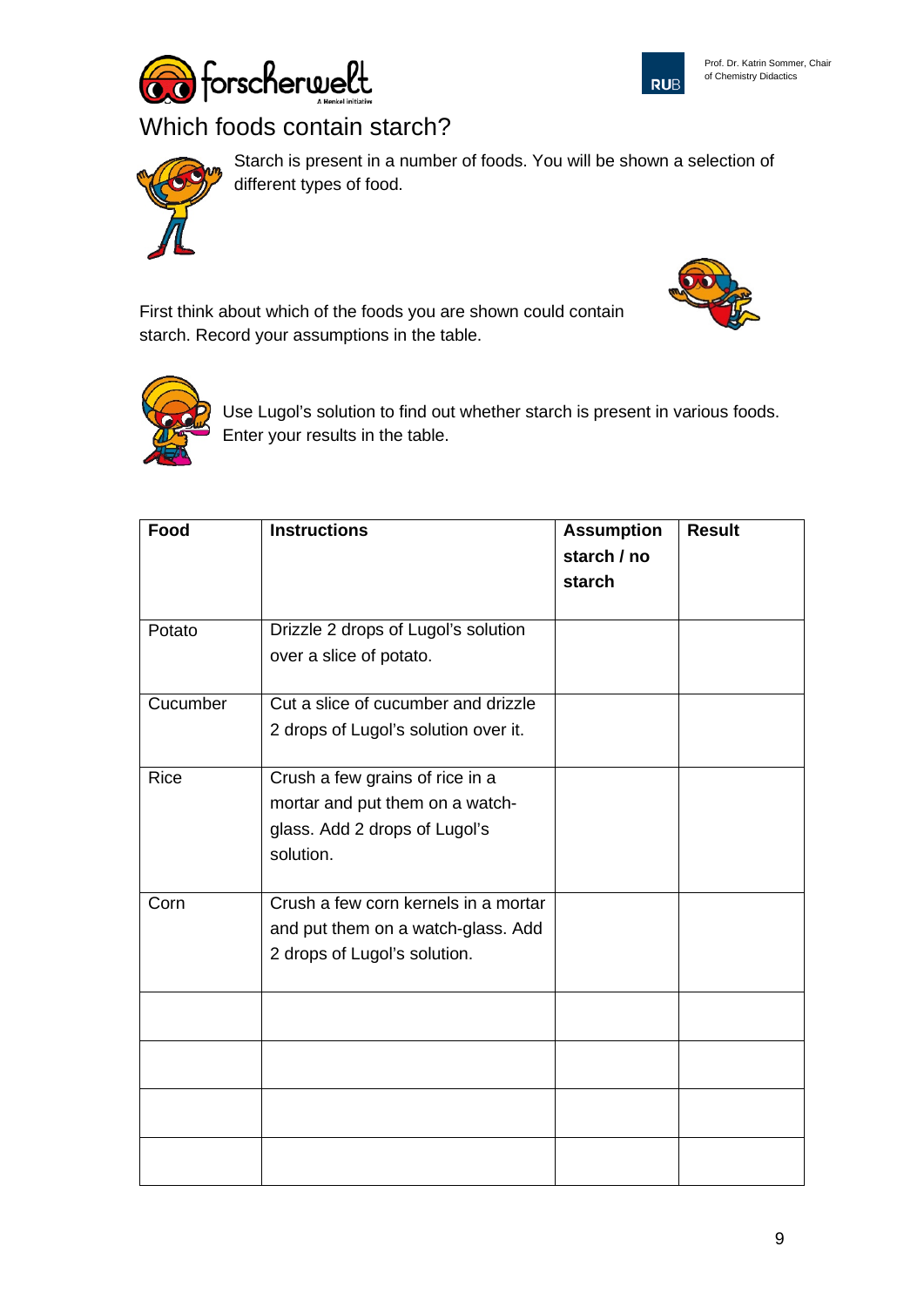





You have now learned that starch is present in potatoes, wheat, rice and corn. To use this starch to make an adhesive, you must first find a way of getting the starch out of the food.



Here are the instructions you need to conduct the experiment – but somehow they have gotten mixed up. First put the sentences below in the correct order. Then cut out the individual boxes and glue them in the right order into your notebook or onto a new sheet of paper in your science folder.

 $\propto$ 

Put the remaining mixture back into the first bowl and repeat steps two and three, but using only 200 ml (7 fl. oz.) of water.

-----------------------------------------------------------------------------------------------------------------

Then, wait five minutes and then carefully strain off the liquid. Leave the white residue at the bottom in the bowl.

-----------------------------------------------------------------------------------------------------------------  $\!\!\!\!\!\!\!\!\!\times$ 

Put the residue into a dish and place the dish in the oven at 180°C (350°F) for 20 minutes.

-----------------------------------------------------------------------------------------------------------------  $\!\!\!\!\!\!\times\!\!\!\!\!\times$ 

Add 300 ml (10 fl. oz.) of water to the grated food in the plastic bowl and stir with a glass rod.

-----------------------------------------------------------------------------------------------------------------  $\gg$ 

Choose one of the foods (3-6 potatoes or 150 g (5 oz.) of cornmeal) and grate if necessary (into a plastic bowl).

 $\!\!\!\!\!\!\!\!\!\!\times$ 

Put a dish towel above a second plastic bowl, pour in the mixture and squeeze out the water (liquid). Collect this liquid in this bowl and wait until some sediment settles at the bottom.

-----------------------------------------------------------------------------------------------------------------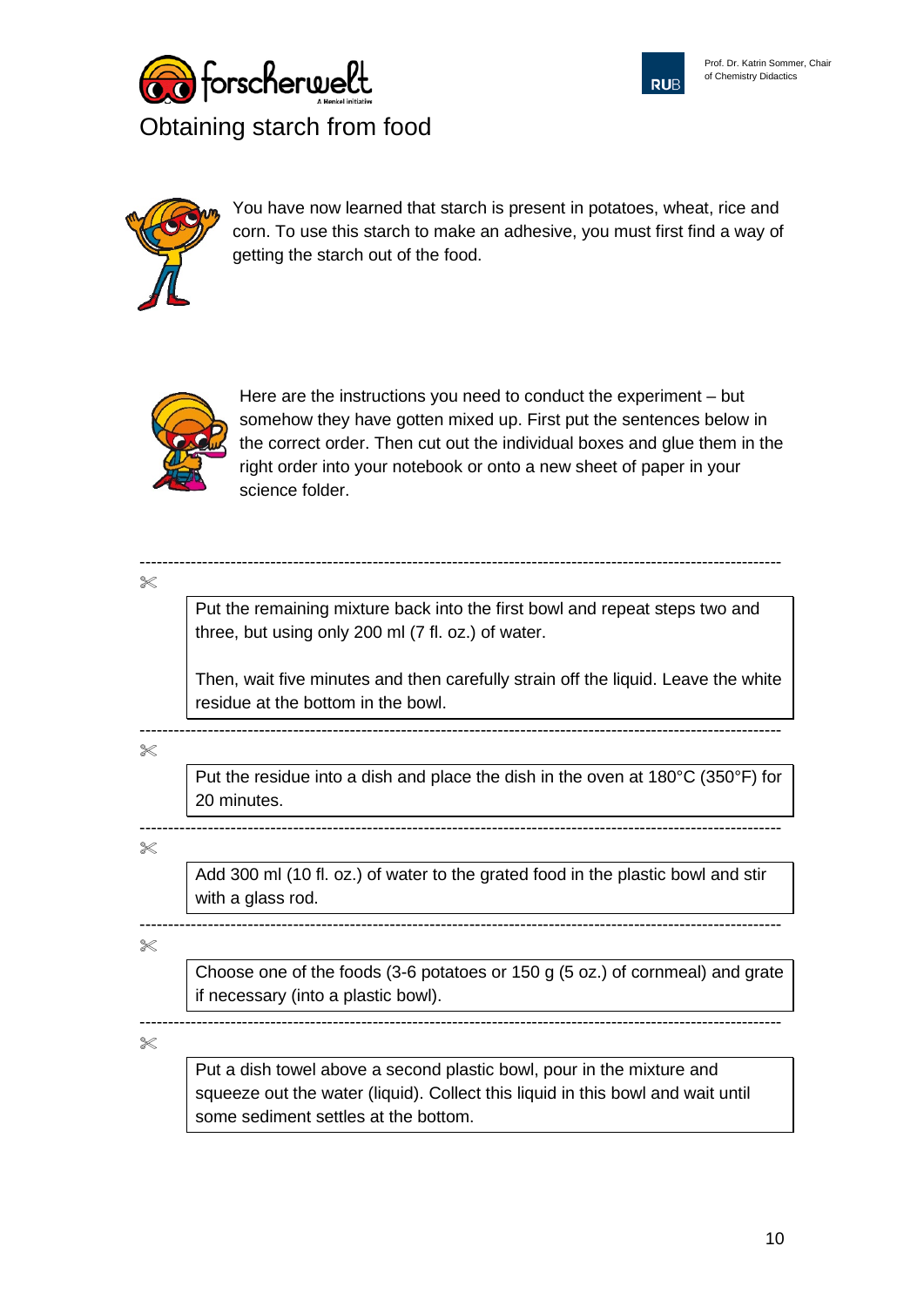



Making a starch paste

## **After you have learned how to obtain starch from food, you can produce a starch paste.**

- 1. Put 1 g (¼ teaspoon) of starch and 5 ml (1 teaspoon) of water into a 50 ml (1.7 fl. oz.) beaker and mix together well with a glass rod.
- 2. Heat the resulting mixture on a hotplate to about 75°C (167°F) until it begins to stick to the glass rod.
- 3. Test the starch paste by using it to glue two sheets of paper together.



## **Investigate the properties of the starch paste you made and the properties of the adhesive substance in a glue stick.**

Name the properties that you would like to investigate and enter them in the table. Carry out your investigation. Which properties do the substances have in common and what are the differences? Enter your observations in the table.

| <b>Property</b> | <b>Observations - Glue stick</b> | <b>Observations - starch paste</b> |
|-----------------|----------------------------------|------------------------------------|
|                 |                                  |                                    |
|                 |                                  |                                    |
|                 |                                  |                                    |
|                 |                                  |                                    |
|                 |                                  |                                    |



Make an additional test:

- 1. Put a spatula tip of starch paste into a test tube, add 5 ml (1 teaspoon) of water and seal the test tube with a stopper.
- 2. Shake the test tube for about 30 seconds.
- 3. Repeat the process with the substance from the glue stick.
- 4. Enter these observations in the table too.

Which property does your starch paste also need to have for it to become a "glue stick"?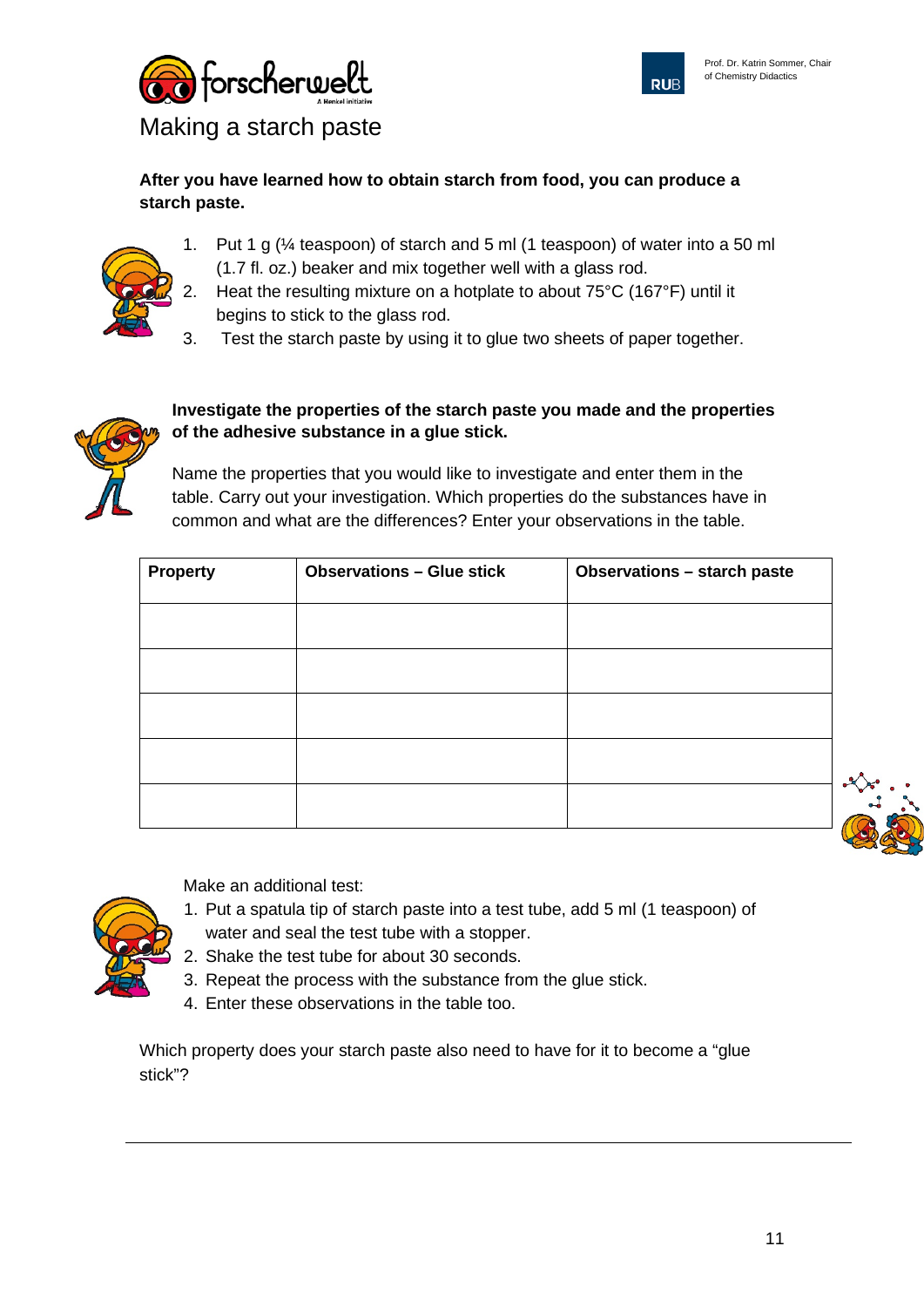



1. Use a potato grater to grate about a forth of a bar of soap.



- 3. Add 4 g (1 teaspoon) of starch to the lather mixture produced and mix well with the glass rod.
- 4. Heat the mixture on a hotplate to a temperature of 75°C (167°F), stirring with the glass rod occasionally.
- 5. Repeat steps 2. to 4. using 2 g (½ teaspoon), 3 g (¾ teaspoon) and 4 g (1 teaspoon) of soap.

Do the properties of the adhesive substance change when you add soap? Record your observations.

Which of the 4 glue stick substances is most similar to the original glue stick? How much soap, water and starch did you use for this sample?

Write down the recipe (also known as the formulation):

\_\_\_\_\_\_\_\_\_\_\_\_\_\_\_\_\_\_\_\_\_\_\_\_\_\_\_\_\_\_\_\_\_\_\_\_\_\_\_\_\_\_\_\_\_\_\_\_\_\_\_\_\_\_\_\_\_\_\_\_\_\_\_\_\_\_\_

\_\_\_\_\_\_\_\_\_\_\_\_\_\_\_\_\_\_\_\_\_\_\_\_\_\_\_\_\_\_\_\_\_\_\_\_\_\_\_\_\_\_\_\_\_\_\_\_\_\_\_\_\_\_\_\_\_\_\_\_\_\_\_\_\_\_\_

\_\_\_\_\_\_\_\_\_\_\_\_\_\_\_\_\_\_\_\_\_\_\_\_\_\_\_\_\_\_\_\_\_\_\_\_\_\_\_\_\_\_\_\_\_\_\_\_\_\_\_\_\_\_\_\_\_\_\_\_\_\_\_\_\_\_\_

\_\_\_\_\_\_\_\_\_\_\_\_\_\_\_\_\_\_\_\_\_\_\_\_\_\_\_\_\_\_\_\_\_\_\_\_\_\_\_\_\_\_\_\_\_\_\_\_\_\_\_\_\_\_\_\_\_\_\_\_\_\_\_\_\_\_\_

**RUB** 



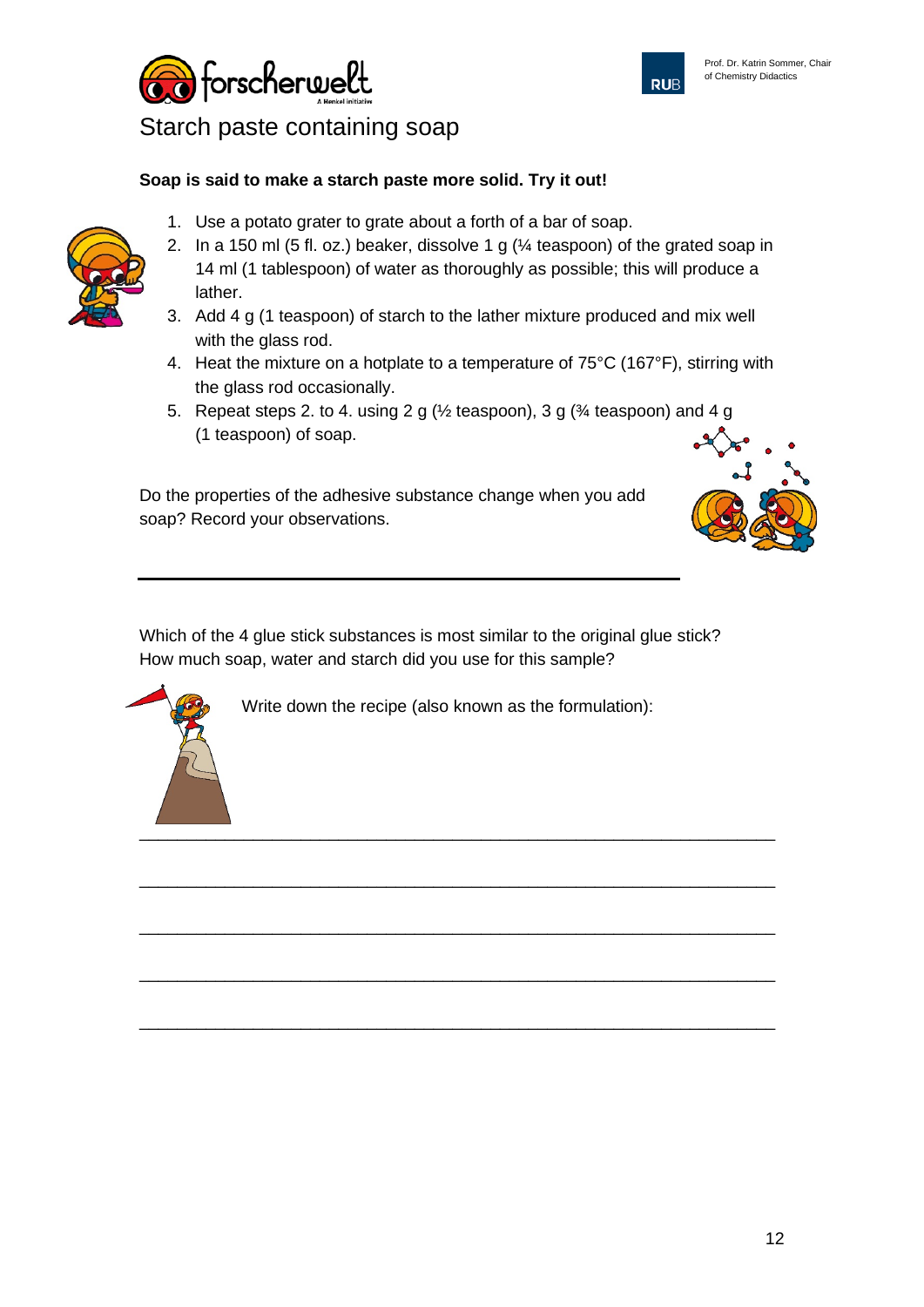





You will be testing the strength of your adhesives in a later class. To do this, you will need test strips. You can already prepare the test strips.



- 1. Cut some paper strips approximately 5 cm (2 inches) wide and 30 cm (12 inches) long out of construction paper or cardboard. 2. Make a loop with the strips and glue one of the ends with your adhesives so that about 10 cm (4 inches) of the paper strip is left over at the bottom.
- 3. Put some power tape on the bottom of the power strip and make a tiny hole into it.





**Write your name on the paper strip and write down which adhesive you used.**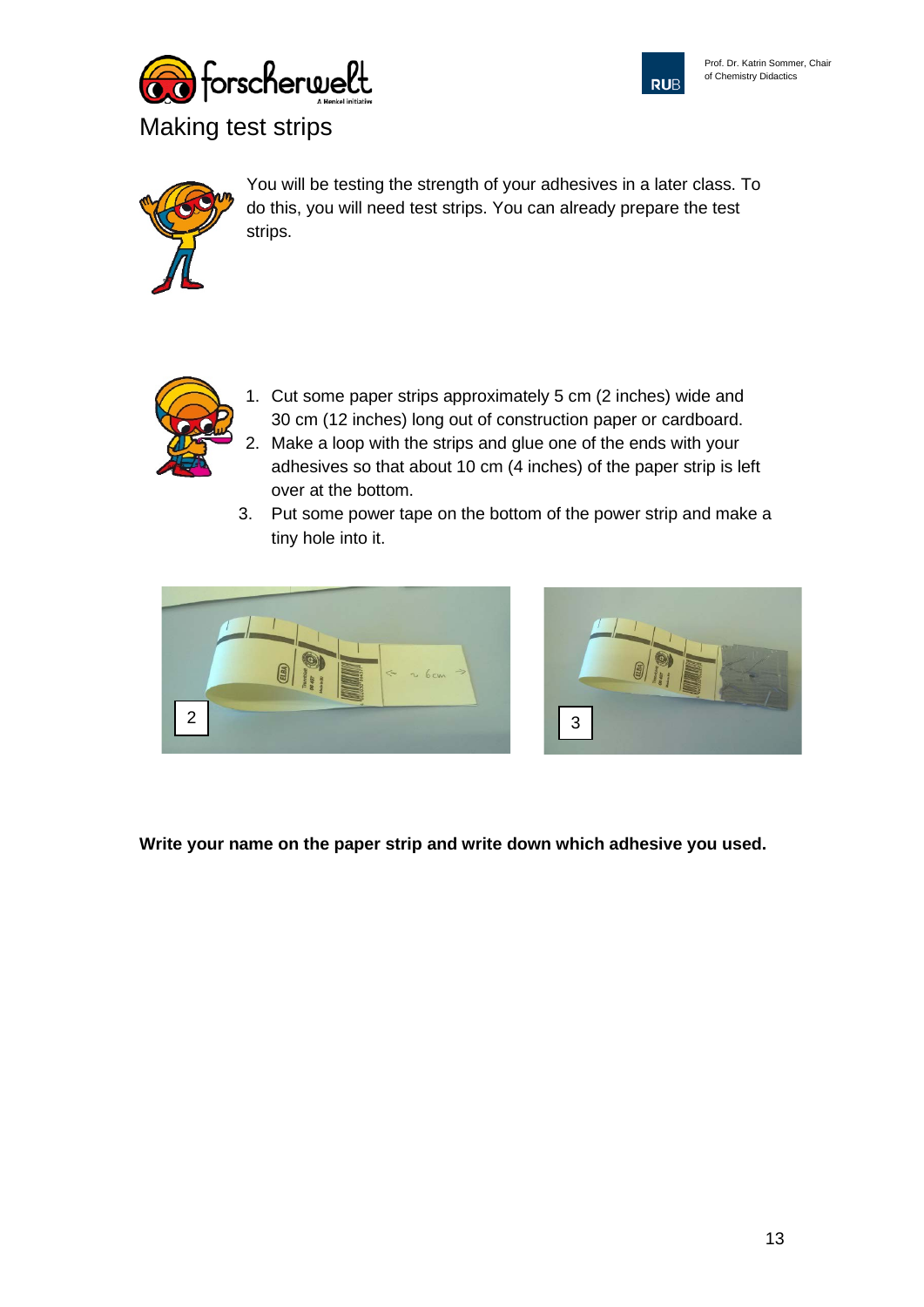





Various types of food can be used.



Use your imagination to invent adhesives made from food.

\_\_\_\_\_\_\_\_\_\_\_\_\_\_\_\_\_\_\_\_\_\_\_\_\_\_\_\_\_\_\_\_\_\_\_\_\_\_\_\_\_\_\_\_\_\_\_\_\_\_\_\_\_\_\_\_\_\_\_\_\_\_\_\_\_\_

• Write instructions for the experiment that will produce the adhesive you invented.



Use the food adhesives to produce test strips for the next class, and label them with your name and the adhesive used.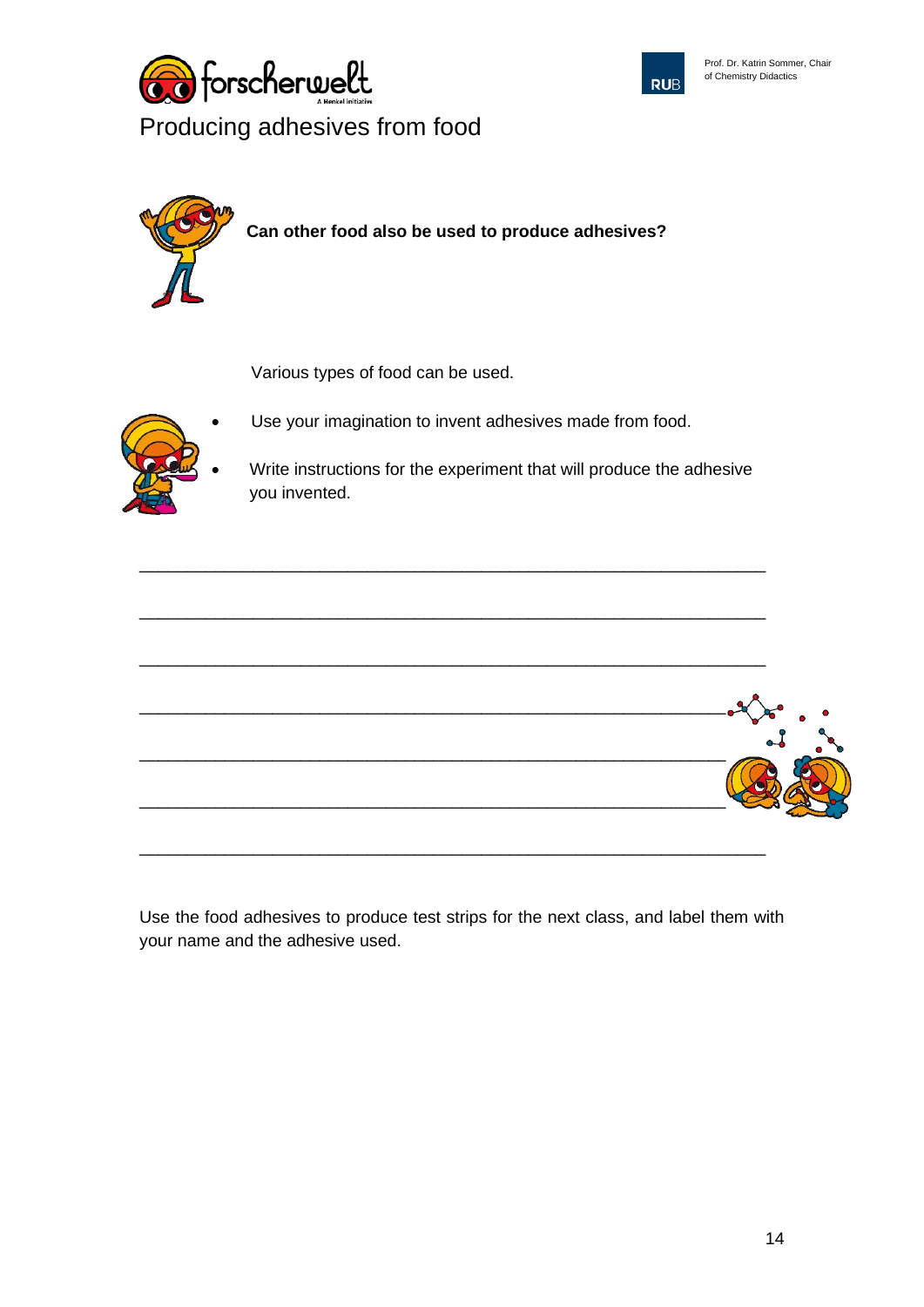







- 1. Use the materials available to develop a method for testing the strength of the adhesives you produced (starch paste and food adhesives) and the original glue stick.
- 2. Build an apparatus and write operating instructions for it.
- 3. Use your apparatus to test the adhesive strength.

\_\_\_\_\_\_\_\_\_\_\_\_\_\_\_\_\_\_\_\_\_\_\_\_\_\_\_\_\_\_\_\_\_\_\_\_\_\_\_\_\_\_\_\_\_\_\_\_\_\_\_\_\_\_\_\_\_\_\_\_\_\_\_\_\_\_

\_\_\_\_\_\_\_\_\_\_\_\_\_\_\_\_\_\_\_\_\_\_\_\_\_\_\_\_\_\_\_\_\_\_\_\_\_\_\_\_\_\_\_\_\_\_\_\_\_\_\_\_\_\_\_\_\_\_\_\_\_\_\_\_\_\_

Write down the operating instructions: